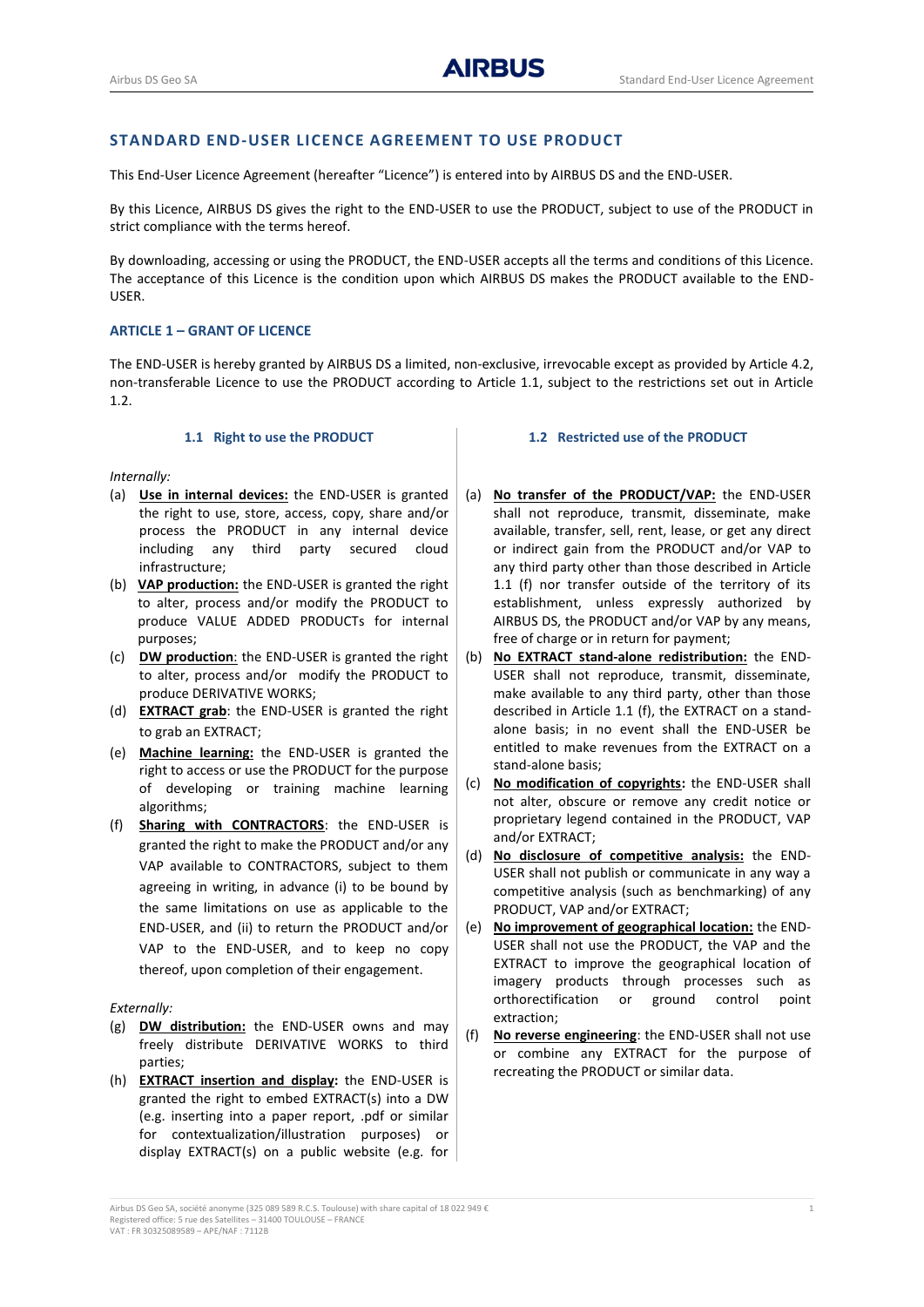## promotion purposes).

All rights not expressly granted by AIRBUS DS under Article [1.1](#page-0-0) are hereby retained by AIRBUS DS. The END-USER shall not do anything not expressly permitted under Articl[e 1.1.](#page-0-0)

## **ARTICLE 2 – INTELLECTUAL PROPERTY RIGHTS**

### **2.1 Property of the content and credit attribution**

The data contained in the PRODUCT remain the property of each corresponding entity mentioned in Article 2.2.1. The PRODUCT, VAP and/or EXTRACT, when printed or displayed in accordance with Article [1.1,](#page-0-0) shall include the credits listed in Article 2.2.1 conspicuously displayed.

## **2.2 Intellectual Property Law**

2.2.1 The PRODUCT is protected by the copyright law detailed in the table below and international copyright laws, as applicable.

| <b>PRODUCT</b> | Entity owner                                       | Credit attribution                                                                               | Protected under<br>copyright law |
|----------------|----------------------------------------------------|--------------------------------------------------------------------------------------------------|----------------------------------|
| SPOT 1 to 5    | d'Études<br>National<br>Centre<br>Spatiales (CNES) | $^{\prime\prime}$ ©<br>of<br><b>CNES</b><br>(year<br>Distribution<br>acquisition),<br>Airbus DS" | French law                       |
| SPOT 6 and 7   | Airbus DS                                          | "© Airbus DS (year of<br>acquisition)"                                                           | French law                       |
| Pléjades       | d'Études<br>National<br>Centre<br>Spatiales (CNES) | "©<br>οf<br><b>CNES</b><br>(year<br>acquisition),<br>Distribution<br>Airbus DS"                  | French law                       |
| Pléjades Neo   | Airbus DS                                          | "© Airbus DS (year of<br>acquisition)"                                                           | French law                       |

2.2.2 The PRODUCT and the satellite imagery data contained therein are further protected by articles L.341-1 to 343-7 of the French Code of Intellectual Property Law as amended by the statute of 1 July 1998 relative to database copyright, and by similar statutes in European countries that have incorporated EU Directive n°96/9 of 11 March 1996 on database copyright into their laws.

## **ARTICLE 3 – WARRANTY – LIABILITY**

- <span id="page-1-0"></span>**3.1 Warranty.** AIRBUS DS warrants that it has sufficient ownership rights in the PRODUCT to make it available to the END-USER under the terms of this Licence.
- **3.2 Disclaimer.** AIRBUS DS does not warrant that the PRODUCT is free of bugs, errors, defects or omissions, and that operation of the PRODUCT will be error-free or uninterrupted or that any issues will be corrected. It does not warrant that the PRODUCT shall meet the END-USER's requirements or expectations, or shall be fit for the END-USER's intended purposes. There are no express or implied warranties of fitness or merchantability given in connection with the use of the PRODUCT or any other warranty. AIRBUS DS disclaims all other warranties or liabilities not expressly provided in Articl[e 3.1.](#page-1-0)
- **3.3 Liability.** In no event shall AIRBUS DS, nor its licensors, be liable for any claim, damage or loss incurred by the END-USER, including without limitation indirect, compensatory, consequential, incidental, special or punitive damages arising out of the use of or inability to use the PRODUCT, and shall not be subject to legal action in this respect. The financial cumulative liability of AIRBUS DS and its licensors shall in any case not exceed the fees paid by END-USER for the PRODUCT(s) giving rise to the claim.

### **ARTICLE 4 – TERM AND TERMINATION**

**4.1 Licence term.** This Licence is perpetual, unless terminated pursuant to Article [4.2,](#page-2-0) or as otherwise specified as part of the agreement or subscription to which this Licence belongs.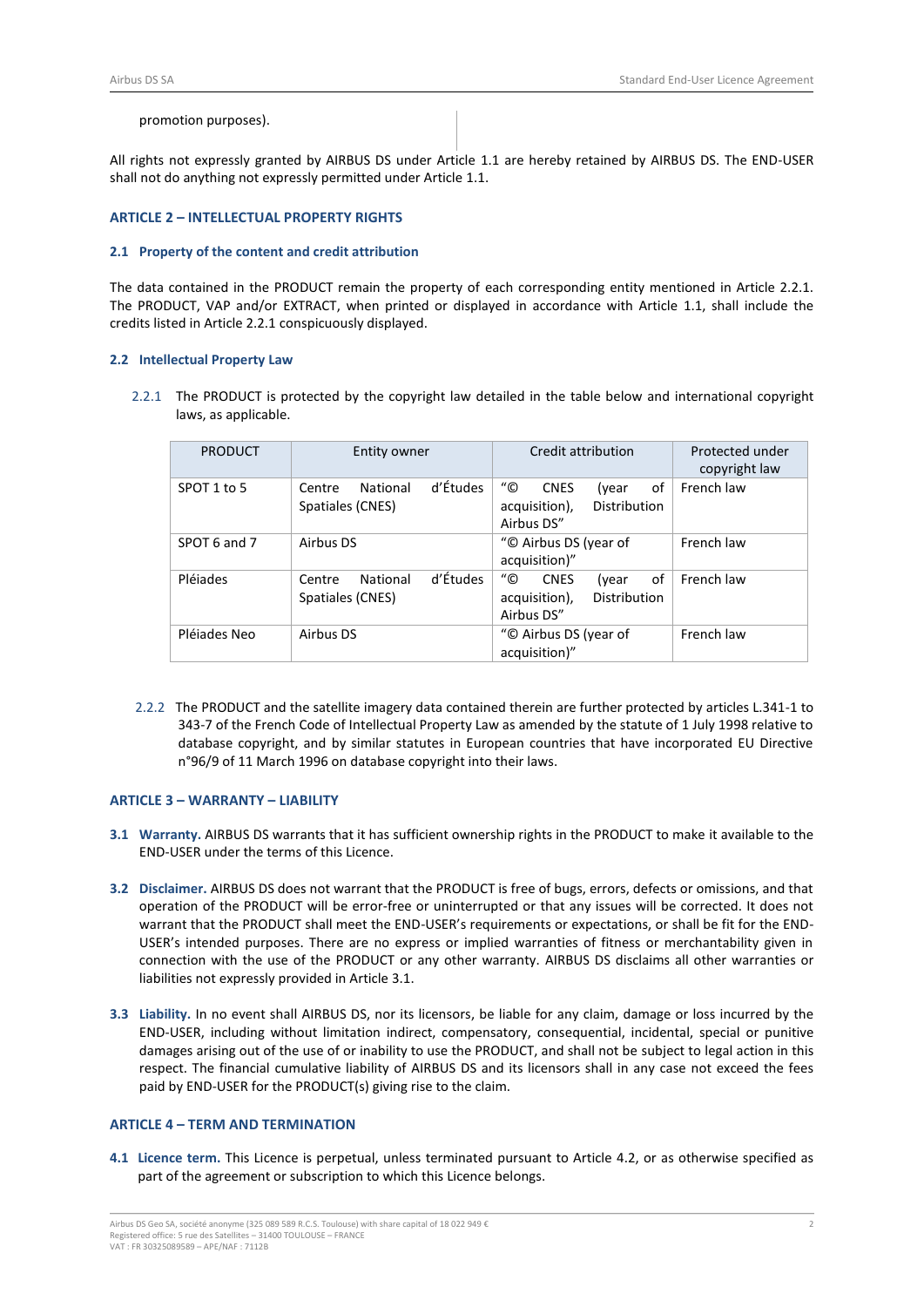<span id="page-2-0"></span>**4.2 Termination for END**-**USER's breach of Licence.** AIRBUS DS may, in addition to all other remedies to which it may be entitled under this Licence or by law, terminate this Licence by notice in writing if the END-USER breaches any of its provision. The END-USER shall have no claim to any kind of indemnity in this case. Upon termination of this Licence for breach by the END-USER, the END-USER shall permanently delete the PRODUCT(s) and VAP(s) from all devices, destroy any copies on disk, and cease displaying any EXTRACT. Within 10 days following termination, the END-USER shall certify to AIRBUS DS in writing that all copies of all PRODUCT(s), VAP(s) and EXTRACT(s) have been destroyed.

# **ARTICLE 5 – GOVERNING LAW AND JURISDICTION**

This Licence is governed by the laws of France. All disputes shall be referred to the courts of Paris, France.

### **ARTICLE 6 – GENERAL TERMS**

- **6.1 Assignment**. The END-USER shall not transfer part or all of this Licence.
- **6.2 Severability**. In the event that any provision of this Licence is declared invalid or unenforceable, the remaining provisions shall continue to apply.

## **ARTICLE 7 – DEFINITIONS**

**"AIRBUS DS":** means Airbus DS Geo SA.

"**CONTRACTOR**"**:** means an individual contracted by the END-USER, either directly or through a consulting company or other entity, to provide services on behalf of or for the benefit of the END-USER.

"**DERIVATIVE WORKS**" or **"DW":** means any derivative of the PRODUCT developed by the END-USER, which does not contain any imagery data from the PRODUCT and is irreversible and uncoupled from the PRODUCT. By express exception, any Digital Elevation Model or Digital Terrain Model derived in any form whatsoever from a PRODUCT shall never be considered as DERIVATIVE WORKS.

"**END-USER**"**:** means the person, the legal commercial business entity, or the government agency, which has accepted this Licence to be supplied with the PRODUCT. A legal commercial business entity includes its possible offices and branches in its country of residence. Except upon AIRBUS DS' prior agreement in writing, a government entity is limited to the entity located at the address where the PRODUCT is supplied.

**"EXTRACT":** means an extract or screenshot of a PRODUCT or VAP in a secure, non-extractable, and nondownloadable format that prohibits manipulation of any pixel or metadata contained in the PRODUCT or VAP as follows :

(i) 2048 x 2048 pixels ; and

(ii) at a resolution no better than resolution of imagery at which the EXTRACT was captured ;

(iii) as an image file (.pdf, .jpeg, .tiff, .png, .bmp, .gif) or any format without georeferencing information, with or without rasters or vectors on top; and

(iv) properly attributing the copyright imagery.

"**PRODUCT**"**:** means the satellite product, as specified in the agreement, purchase order or subscription to which this Licence belongs, supplied by AIRBUS DS to the END-USER.

**"VALUE ADDED PRODUCT"** or "**VAP**"**:** means any product developed by the END-USER which contains imagery data from the PRODUCT that has been significantly modified through technical manipulations and/or addition of other data. By express exception, any Digital Elevation Model or Digital Terrain Model derived in any form whatsoever from a PRODUCT shall always be considered as a VAP.

#### *In full and unconditional acceptance,*